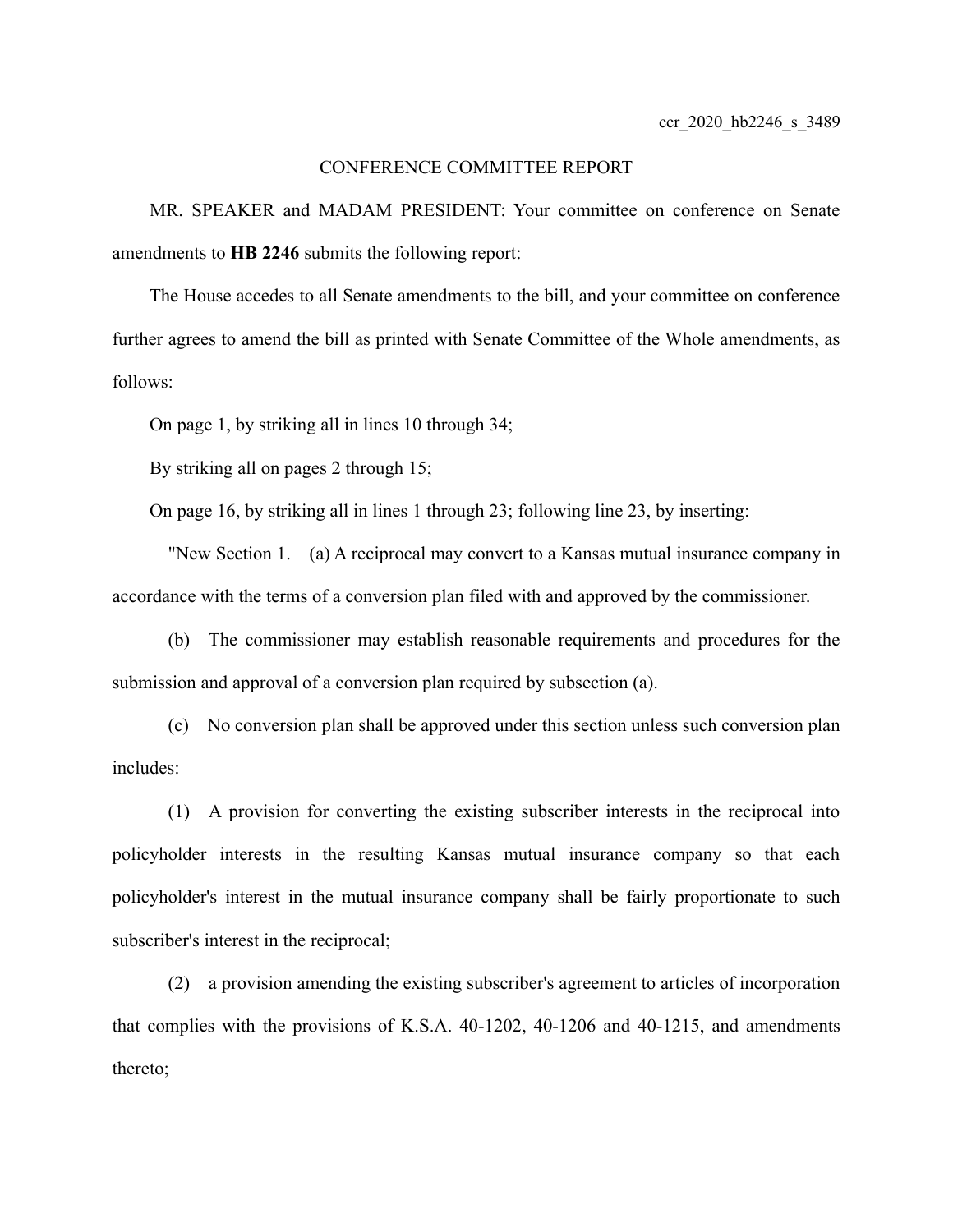(3) a copy of the proposed articles of incorporation;

(4) proof of the approval or adoption of the conversion plan by not less than  $\frac{2}{3}$  of the subscriber interests entitled to vote, represented either in person or by proxy, at a duly called regular or special meeting of subscribers of the reciprocal at which a quorum, as determined by the subscriber's agreement or other chartering documents of the reciprocal, is present, or, in the absence of any quorum requirement, 10% of outstanding subscribers;

(5) a transition plan for the change of governance of the reciprocal from an attorney-infact to a board of directors and officers that shall be governed by article 12 of chapter 40 of the Kansas Statutes Annotated, and amendments thereto; and

(6) any other information required by the commissioner.

(d) The commissioner shall approve the conversion plan if the commissioner finds that the proposed conversion will not:

(1) Be detrimental to the interests of subscribers of the reciprocal;

(2) be detrimental to the interests of the state of Kansas; and

(3) render the insurer incapable of fulfilling the insurer's contractual obligations.

(e) Upon approval of a conversion plan under this section, the commissioner shall issue a new or amended certificate of authority, which shall be deemed to be the final act of conversion at which time the reciprocal shall concurrently become a mutual insurance company. The mutual insurance company shall be deemed to be a continuation of the reciprocal and deemed to have been organized at the time the converted reciprocal was organized.

(f) Each mutual insurance company created pursuant to this section shall comply with all provisions of article 12, article 40 and such other articles of chapter 40 of the Kansas Statutes Annotated, and amendments thereto, that are otherwise applicable to mutual insurance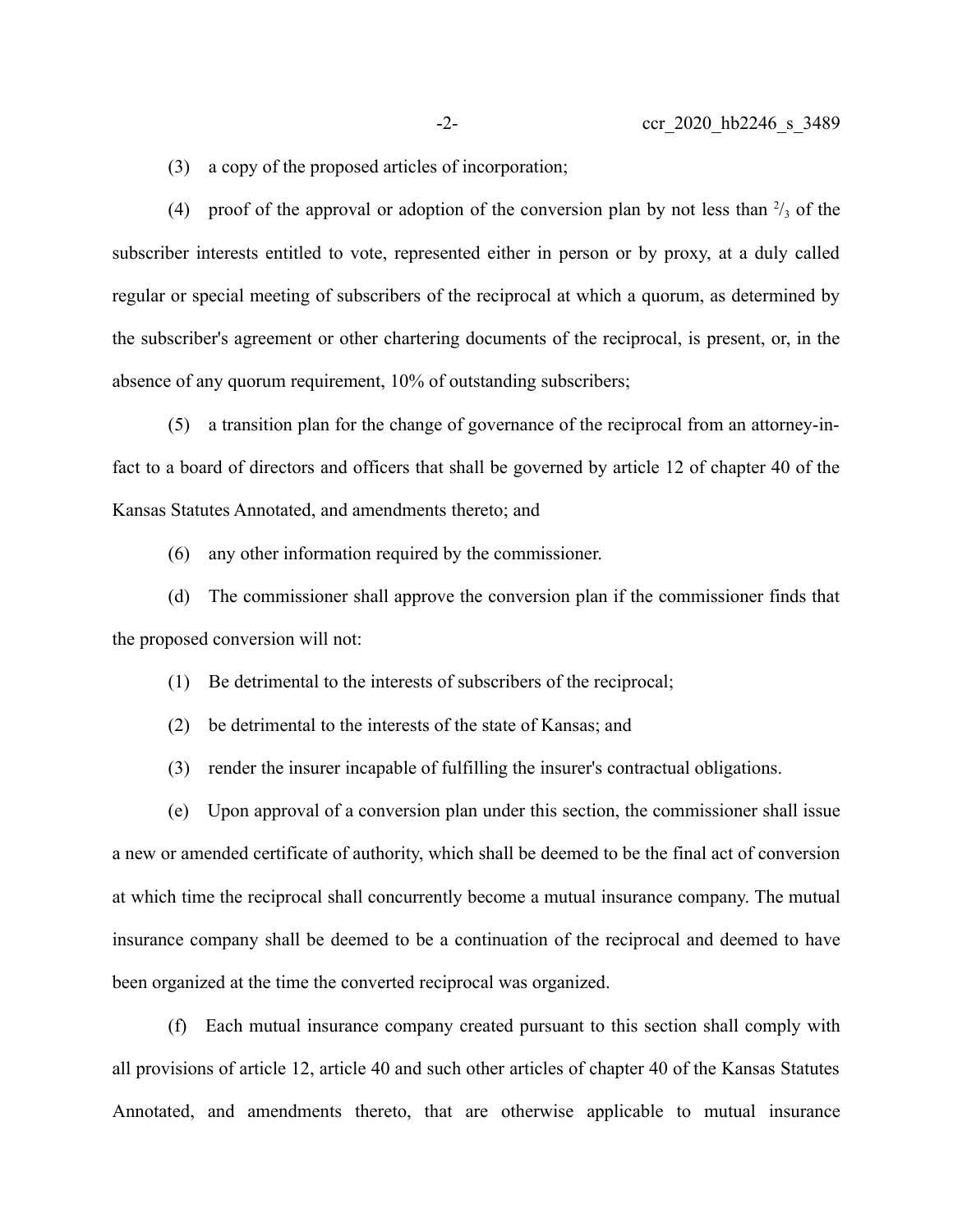companies.

(g) As used in this section:

(1) "Conversion plan" means a document detailing the process and requirements that a reciprocal shall undertake and satisfy to convert from a reciprocal company to a mutual insurance company.

(2) "Mutual insurance company" means a mutual insurance company that is organized under the provisions of K.S.A. 40-1201, and amendments thereto, except that the provisions of K.S.A. 40-1201(a), and amendments thereto, shall not apply.

(3) "Reciprocal" has the same meaning as set forth in K.S.A. 40-1623, and amendments thereto.

Sec. 2. K.S.A. 2019 Supp. 40-246c is hereby amended to read as follows: 40-246c. (a) On March 1 of each year, each licensed agent shall collect and pay to the commissioner a tax of 6% on the total gross premiums charged, less any return premiums, for surplus lines insurance transacted by the licensee pursuant to the license for insureds whose home state is this state.

(b) The tax on any portion of the premium unearned at termination of insurance, if any, having been credited by the state to the licensee shall be returned to the policyholder directly by the surplus lines licensee or through the producing broker. The surplus lines licensee is prohibited from rebating any part of the tax for any reason.

(c) The individual responsible for filing the statement shall be the agent who signs the policy or the agent of record with the company. The commissioner of insurance shall collect may assess a penalty up to double the amount of tax herein provided prescribed in subsection (a) from any licensee or other<del>-responsible</del> individual responsible for filing the statement as hereindescribed in this subsection who shall fail, refuse or neglect fails, refuses or neglects to transmit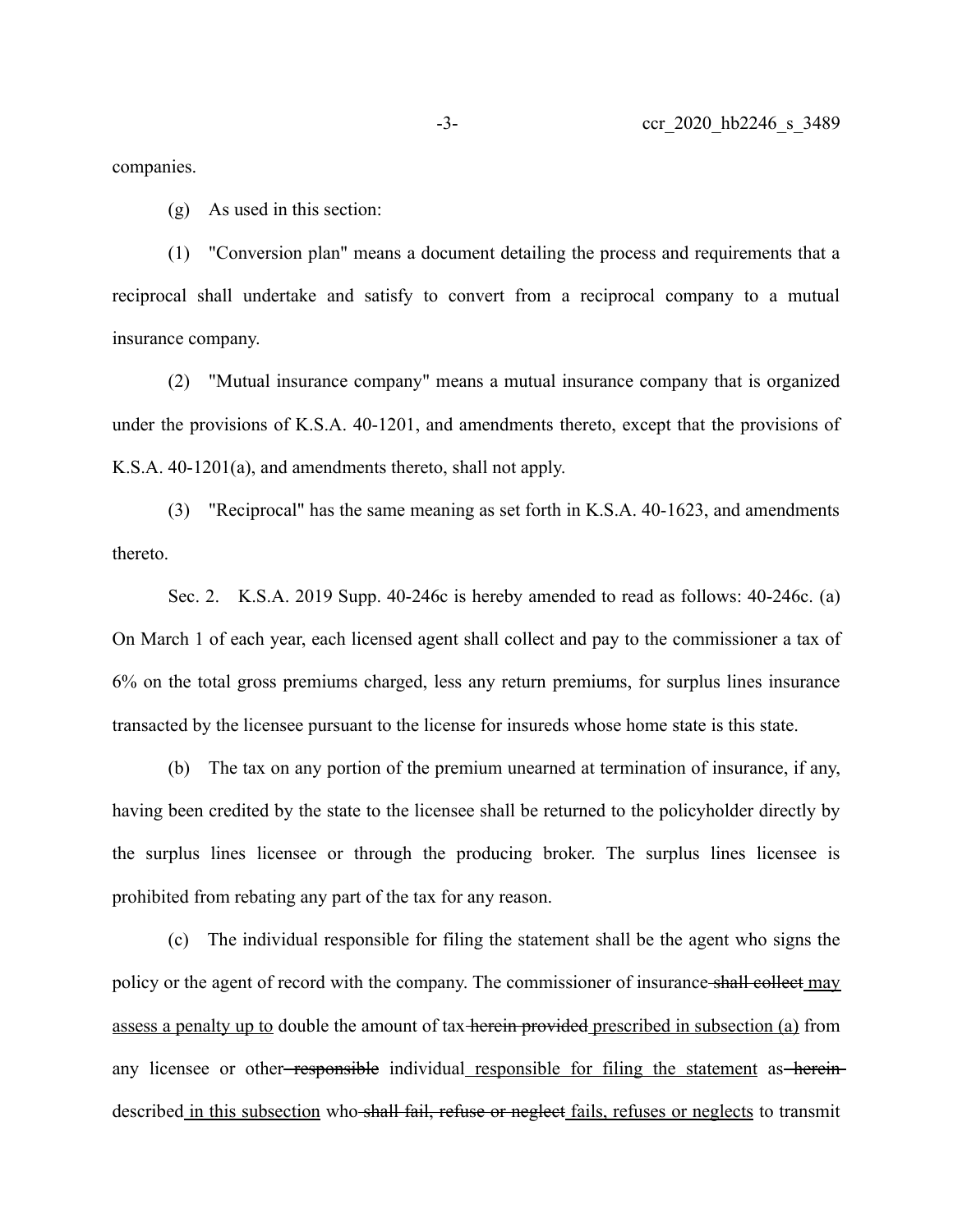the required affidavit or statement or shall fail fails to pay the tax imposed by this section, to the commissioner within the period specified.

Sec. 3. K.S.A. 2019 Supp. 40-2c01 is hereby amended to read as follows: 40-2c01. As used in this act:

(a) "Adjusted RBC report" means an RBC report which that has been adjusted by the commissioner in accordance with K.S.A. 40-2c04, and amendments thereto.

(b) "Corrective order" means an order issued by the commissioner specifying corrective actions which that the commissioner has determined are required to address an RBC level event.

(c) "Domestic insurer" means any insurance company or risk retention group which that is licensed and organized in this state.

(d) "Foreign insurer" means any insurance company or risk retention group not domiciled in this state which that is licensed or registered to do business in this state pursuant to article 41 of chapter 40 of the Kansas Statutes Annotated, and amendments thereto, or K.S.A. 40- 209, and amendments thereto.

(e) "NAIC" means the national association of insurance commissioners.

(f) "Life and health insurer" means any insurance company licensed under article 4 or 5 of chapter 40 of the Kansas Statutes Annotated, and amendments thereto, or a licensed property and casualty insurer writing only accident and health insurance.

(g) "Property and casualty insurer" means any insurance company licensed under articles 9, 10, 11, 12, 12a, 15 or 16 of chapter 40 of the Kansas Statutes Annotated, and amendments thereto, but shall not include monoline mortgage guaranty insurers, financial guaranty insurers and title insurers.

(h) "Negative trend" means, with respect to a life and health insurer, a negative trend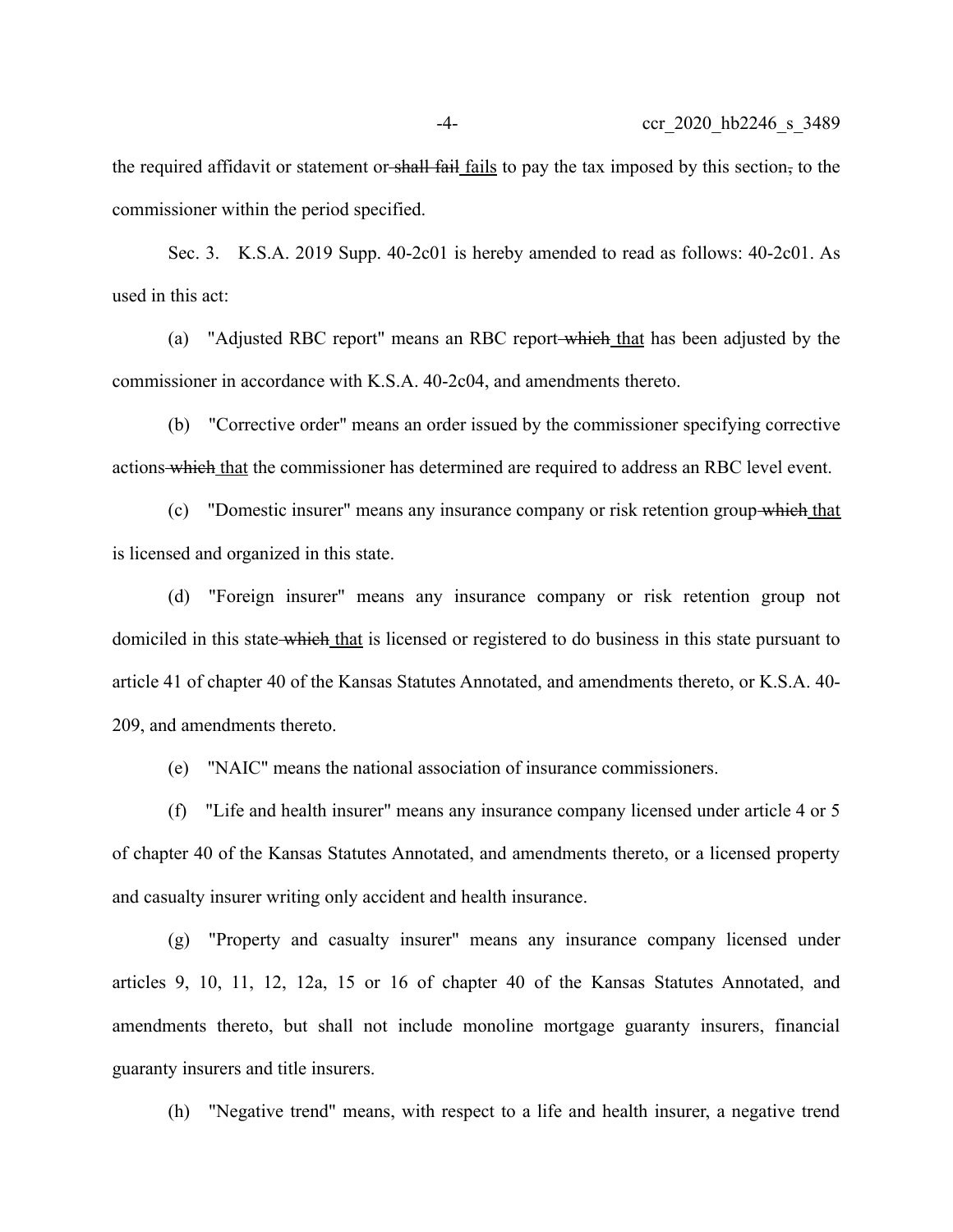over a period of time, as determined in accordance with the "trend test calculation" included in the RBC instructions defined in subsection (j).

(i) "RBC" means risk-based capital.

(j) "RBC instructions" means the risk-based capital instructions promulgated by the NAIC<del>, which</del> that are in effect on December 31, 2018 2019, or any later version promulgated by the NAIC as may be adopted by the commissioner under K.S.A. 2019 Supp. 40-2c29, and amendments thereto.

(k) "RBC level" means an insurer's company action level RBC, regulatory action level RBC, authorized control level RBC, or mandatory control level RBC where:

(1) "Company action level RBC" means, with respect to any insurer, the product of 2.0 and its authorized control level RBC;

(2) "regulatory action level RBC" means the product of 1.5 and its authorized control level RBC;

(3) "authorized control level RBC" means the number determined under the risk-based capital formula in accordance with the RBC instructions; and

(4) "mandatory control level RBC" means the product of 0.70 and the authorized control level RBC.

(l) "RBC plan" means a comprehensive financial plan containing the elements specified in K.S.A. 40-2c06, and amendments thereto. If the commissioner rejects the RBC plan, and it is revised by the insurer, with or without the commissioner's recommendation, the plan shall be called the "revised RBC plan."

(m) "RBC report" means the report required by K.S.A. 40-2c02, and amendments thereto.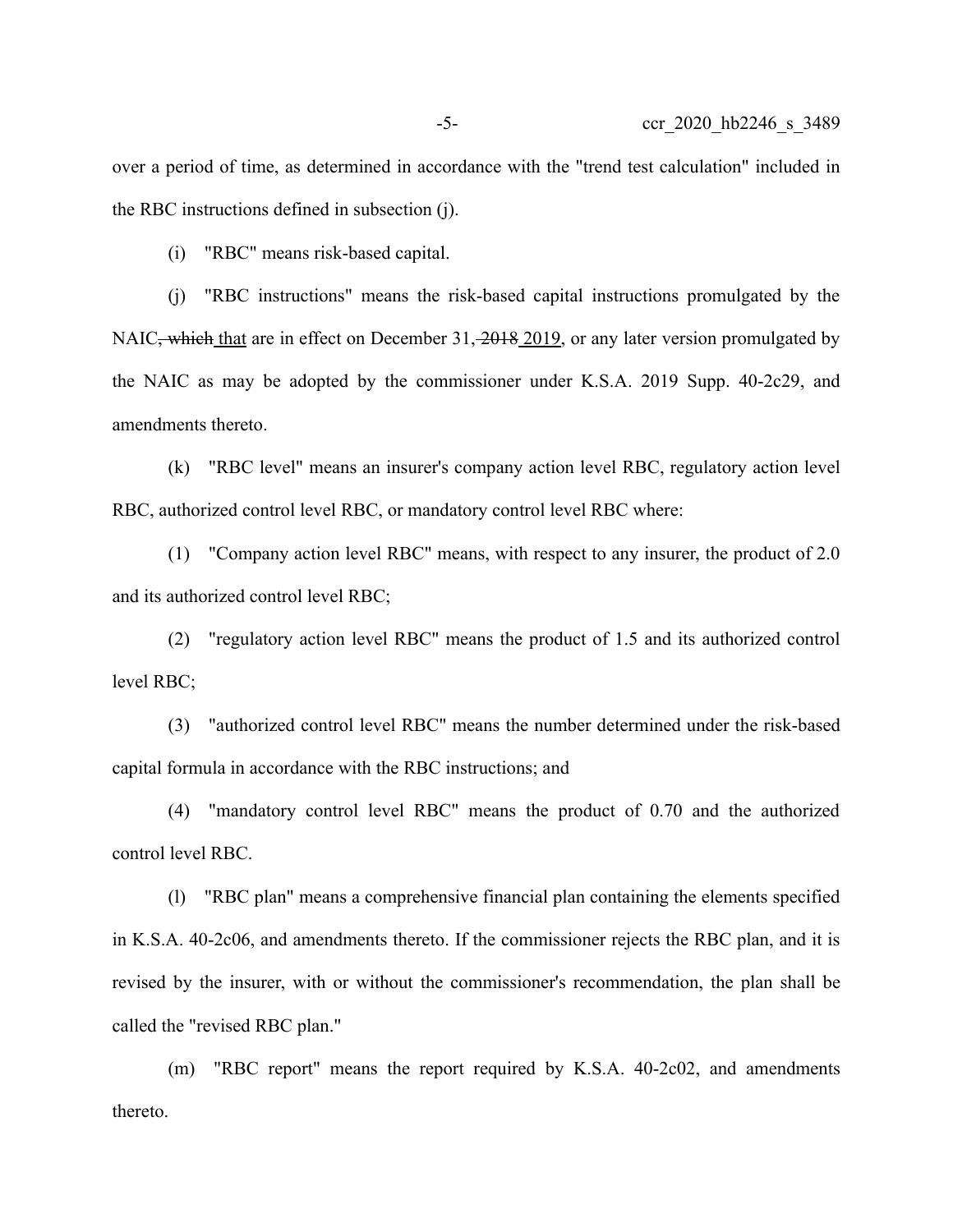- (n) "Total adjusted capital" means the sum of:
- (1) An insurer's capital and surplus or surplus only if a mutual insurer; and
- (2) such other items, if any, as the RBC instructions may provide.
- (o) "Commissioner" means the commissioner of insurance.

Sec. 4. K.S.A. 2019 Supp. 40-1621 is hereby amended to read as follows: 40-1621. Within 15 days of the date of the commissioner's approval or denial of the a conversion plan submitted in accordance with K.S.A. 40-1620, and amendments thereto, or section 1, and amendments thereto, the insurance company or reciprocal shall have the right to request a hearing by filing a written request with the commissioner. The commissioner shall conduct the hearing in accordance with the provisions of the Kansas administrative procedure act within 30 days after such request is filed. Any action of the commissioner pursuant to this section is subject to review in accordance with the provisions of the Kansas judicial review act.

Sec. 5. K.S.A. 40-1622 is hereby amended to read as follows: 40-1622. The provisions of K.S.A. 40-1620 and 40-1621, and 40-1623, 40-1624, 40-1625, 40-1626, 40-1627, 40-1628, 40-1629 and through 40-1630, and amendments thereto, and section 1, and amendments thereto, shall be a part of and supplemental to article 16 of chapter 40 of the Kansas Statutes Annotated, and amendments thereto.

Sec. 6. K.S.A. 40-2227 is hereby amended to read as follows: 40-2227. As used in this act, unless the context requires otherwise:

(a) "Long-term care insurance" means any insurance policy primarily advertised, marketed, offered or designed to provide coverage for not less than 12 consecutive months for each covered person on an expense incurred, indemnity, prepaid, or other basis, for one or more necessary or diagnostic, preventive, therapeutic, rehabilitative, maintenance, custodial,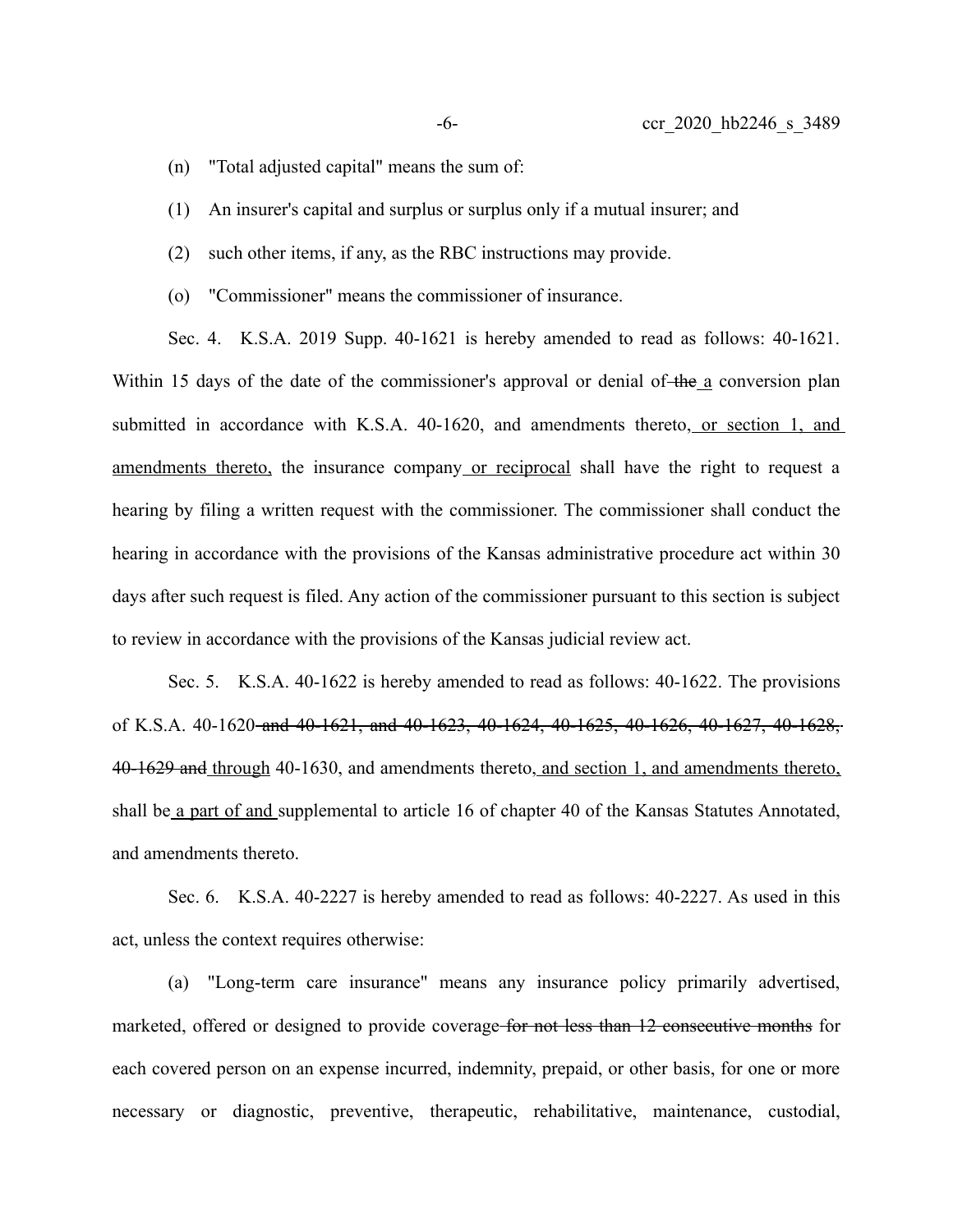residential or personal care services, provided in a setting other than an acute care unit of a hospital. Such term"Long-term care insurance" includes group and individual policies or riders whether issued by insurers, fraternal benefit societies, nonprofit medical and hospital service corporations, prepaid health plans, health maintenance organizations, or any similar organization. "Long-term care insurance" shall not include any insurance policy which that is offered primarily to provide basic medicare supplement coverage, basic hospital expense coverage, basic medicalsurgical expense coverage, hospital confinement indemnity coverage, major medical expense coverage, disability income protection coverage, accident-only coverage, specified disease or specified accident coverage, or limited benefit health coverage, but the inclusion or attachment of long-term care insurance coverage to one of the foregoing products shall not exempt it from the requirements of this act.

(b) "Applicant" means:

(1) In the case of an individual long-term care insurance policy, the person who seeks to contract for such benefits; and

(2) in the case of a group long-term care insurance policy, the proposed certificateholder.

(c) "Certificate" means any certificate issued under a group long-term care insurance policy, which policy that has been delivered or issued for delivery in this state.

(d) "Commissioner" means the insurance commissioner of this state commissioner of insurance.

(e) "Group long-term care insurance" means a long-term care insurance policy delivered or issued for delivery in this state and issued to a group as defined in K.S.A. 40-2209, and amendments thereto. No group long-term care insurance coverage may be offered to a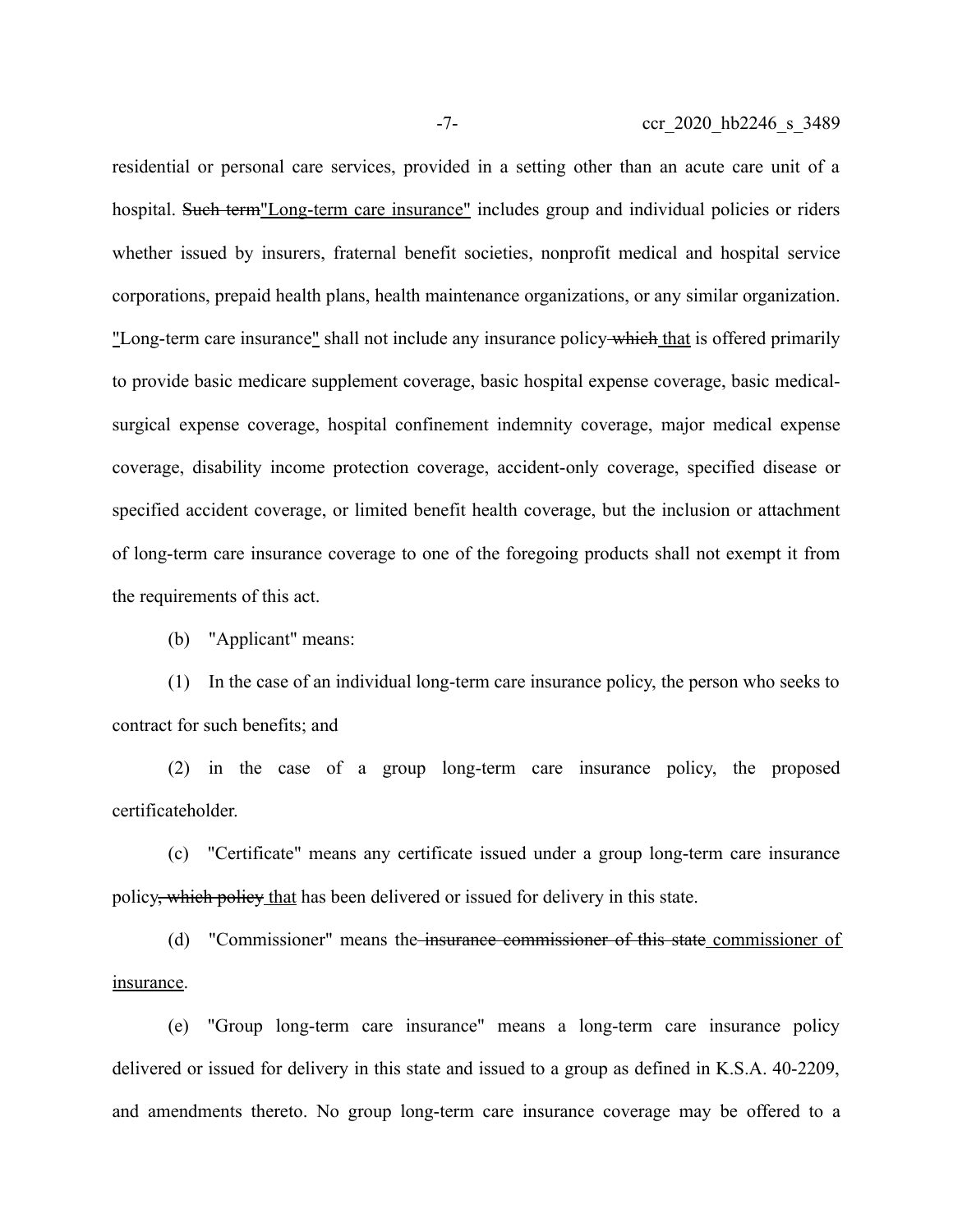resident of this state under a group policy issued in another state to a group defined in K.S.A. 40- 2209, and amendments thereto, unless this state, or another state having statutory and regulatory long-term care insurance requirements substantially similar to those adopted in this state, has made a determination that such requirements have been met.

(f) "Policy" means, except as otherwise provided in subsection (e) of this section, any individual or group policy, contract, subscriber agreement, rider or endorsement delivered or issued for delivery in this state by an insurer, fraternal benefit society, nonprofit medical and hospital service corporation, prepaid health plan, health maintenance organization or any similar organization.

Sec. 7. K.S.A. 75-6301 is hereby amended to read as follows: 75-6301. (a) There is hereby established under the jurisdiction of the commissioner of insurance a division to be known as the office of the securities commissioner of Kansas. The office shall be administered by the securities commissioner of Kansas who shall be in the unclassified service under the Kansas civil service act. The securities commissioner shall be appointed by the commissioner of insurance, and be subject to confirmation by the senate as provided in K.S.A. 75-4315b, and amendments thereto<sub>r</sub>. The securities commissioner shall have special training and qualifications for such position and, shall receive such compensation as may be fixed by the commissioner of insurance. The commissioner of insurance may remove the securities commissioner for official misconduct and shall serve at the pleasure of the commissioner of insurance. Except as provided by subsection (b) and K.S.A. 46-2601, and amendments thereto, no person appointed as securities commissioner shall exercise any power, duty or function as securities commissioner until confirmed by the senate.

(b) (1) The insurance commissioner shall appoint a person as securities commissioner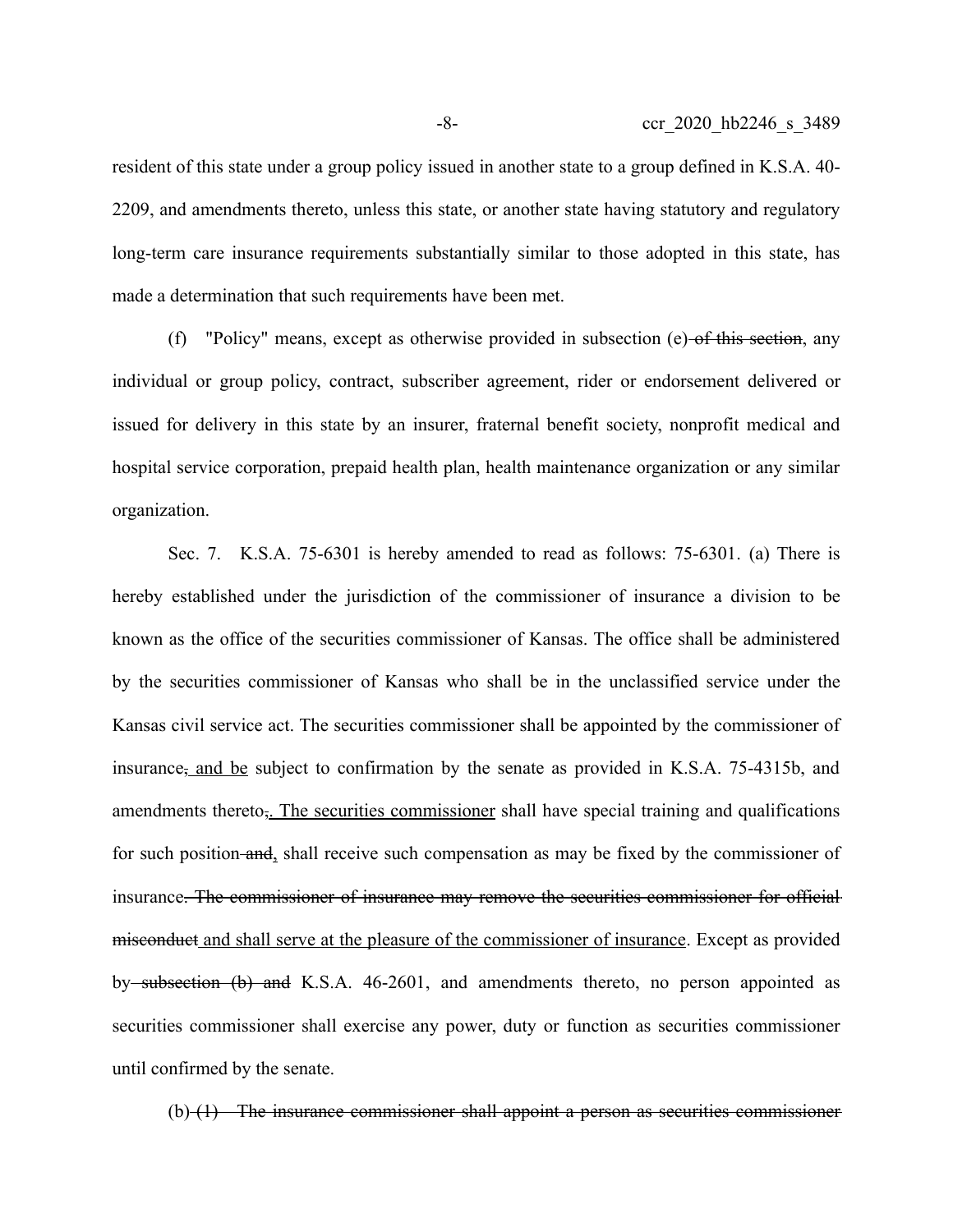no later than September 1, 2017, subject to confirmation by the senate as provided in K.S.A. 75- 4315b, and amendments thereto, to serve an initial term ending on January 14, 2019. Upon the expiration of the initial term under this section, and upon the expiration of each term thereafter, the commissioner of insurance shall appoint a person as securities commissioner, subject to confirmation by the senate as provided in K.S.A. 75-4315b, and amendments thereto, to serve a four-year term running concurrently with the term of such commissioner of insurance as provided by K.S.A. 40-106, and amendments thereto. Upon occurrence of a vacancy in the office of securities commissioner, the commissioner of insurance shall appoint a successor. If the vacancy occurs before the expiration of a term of office, the appointment shall be for the unexpired term and shall be subject to confirmation by the senate as provided in K.S.A. 75- 4315b, and amendments thereto.

(2) The securities commissioner shall devote full time to the performance of the duties of the office of the securities commissioner.

(c) The securities commissioner may appoint directors and other employees within the office of the securities commissioner as determined necessary by the securities commissioner to effectively carry out the mission of the office. All directors appointed after the effective date of this act shall be in the unclassified service under the Kansas civil service act, shall have special training and qualifications for such positions, shall serve at the pleasure of the securities commissioner and shall receive compensation fixed by the securities commissioner and approved by the commissioner of insurance.

(d) Nothing in subsection (c) shall affect the classified status of any person employed in the office of the securities commissioner on the day immediately preceding the effective date of this act. The provisions of this subsection shall not be construed to limit the powers of the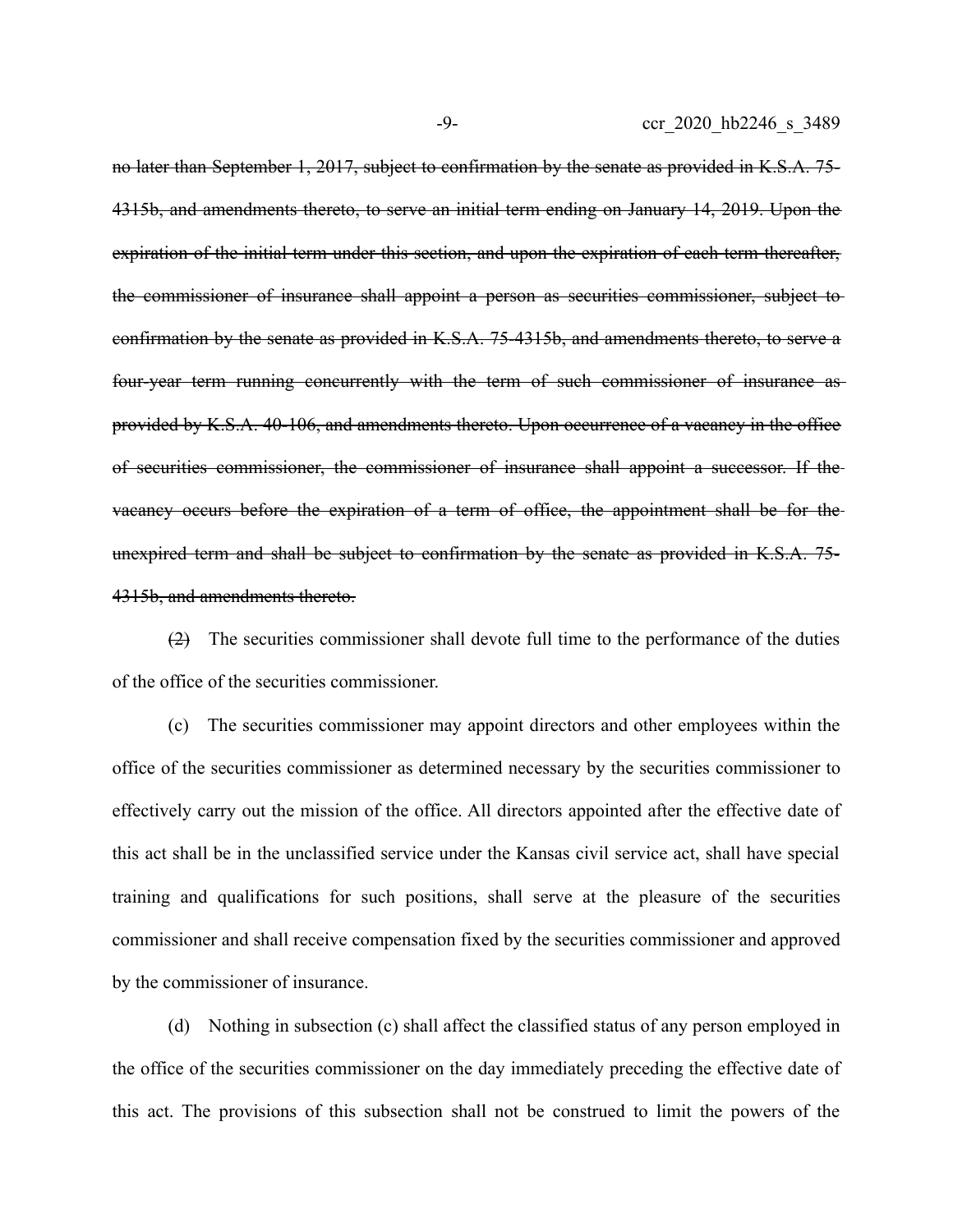securities commissioner pursuant to K.S.A. 75-2948, and amendments thereto.

(e) The office of the securities commissioner of Kansas shall cooperate with the insurance department to consolidate administrative functions and cross-appoint such employees as deemed necessary to provide efficiency. The commissioner of insurance and the securities commissioner are hereby authorized to enter into agreements and adopt rules and regulations as necessary to administer the provisions of this subsection.

New Sec. 8. (a) There is hereby established in the state treasury the cancer research and public information trust fund, to be administered by the university of Kansas medical center. All moneys credited to the fund shall be used to enhance research at the university of Kansas cancer center in the areas of laboratory, clinical and population-based research; and to recruit and retain cancer researchers and clinicians to conduct cancer research, education and outreach programs for Kansans. All expenditures from the cancer research and public information trust fund shall be approved by the director of the university of Kansas cancer center or the director's designee.

(b) On July 1, 2021, and on July 1 of each year thereafter, the director of accounts and reports shall transfer \$10,000,000 from the state general fund to the cancer research and public information trust fund.

(c) On January 1, 2022, and on January 1 of each year thereafter, the director of the university of Kansas cancer center shall submit a report to the legislature detailing the manner that such appropriated moneys are used to enhance cancer research, cancer education and outreach programs.

Sec. 9. K.S.A. 65-6208, as amended by section 1 of 2019 House Bill No. 2168, is hereby amended to read as follows: 65-6208. (a) Subject to the provisions of K.S.A. 65-6209, and amendments thereto, an annual assessment on services is imposed on each hospital provider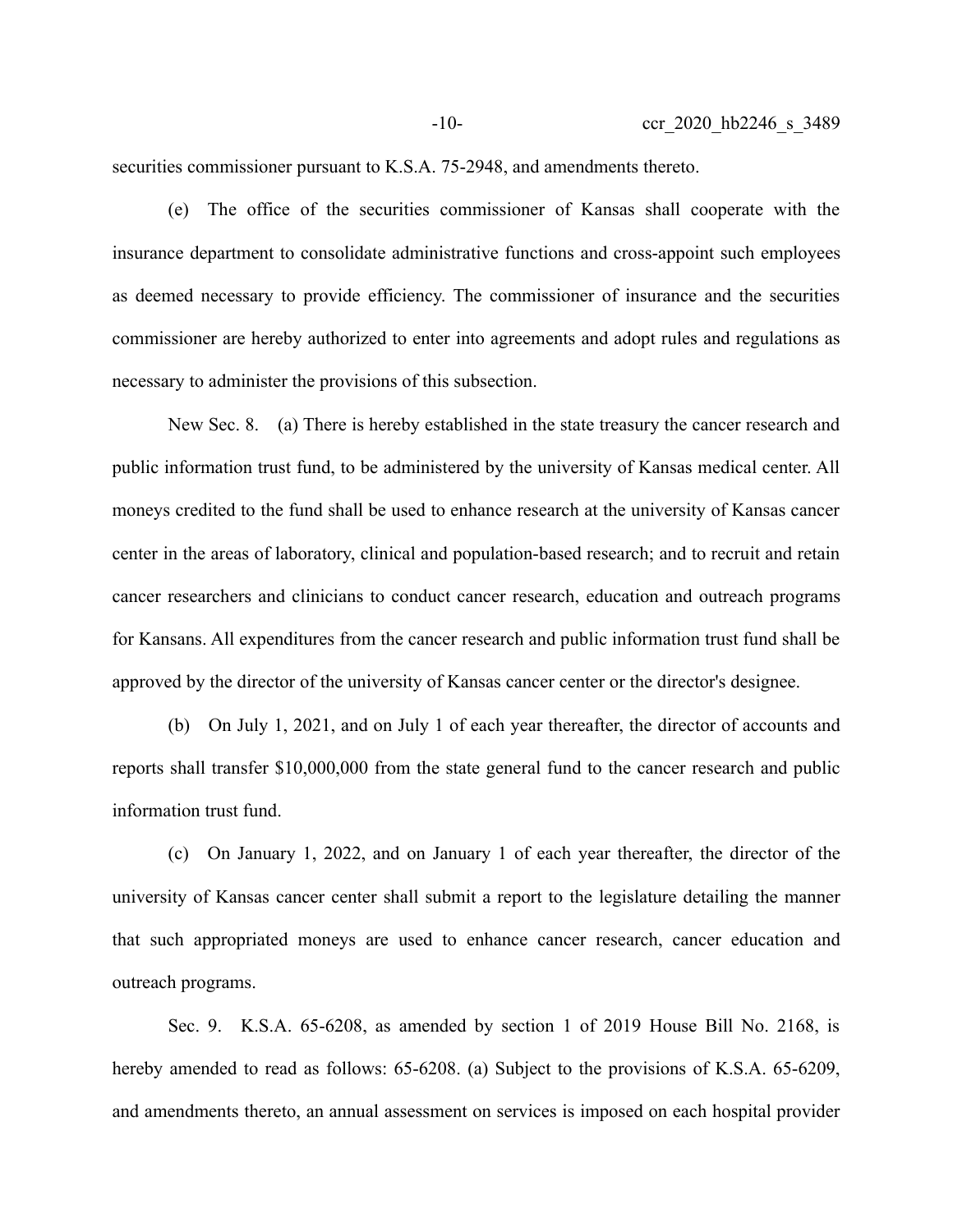in an amount equal to not less than 1.83% of each hospital's net inpatient operating revenue and not greater than 3% of each hospital's net inpatient and outpatient operating revenue, as determined by the healthcare access improvement panel in consultation with the department of health and environment, for the hospital's fiscal year three years prior to the assessment year. In the event that a hospital does not have a complete 12-month fiscal year in such third prior fiscal year, the assessment under this section shall be \$200,000 until such date that such hospital has completed the hospital's first 12-month fiscal year. Upon completing such first twelve-month 12 month fiscal year, such hospital's assessment under this section shall be the amount-equal to not less than 1.83% of each hospital's net inpatient operating revenue and not greater than 3% of such hospital's net inpatient and outpatient operating revenue, as determined by the healthcare access improvement panel in consultation with the department of health and environment, for such first completed 12-month fiscal year.

(b) Nothing in this act shall be construed to authorize any home rule unit or other unit of local government to license for revenue or impose a tax or assessment upon hospital providers or a tax or assessment measured by the income or earnings of a hospital provider.

(c) (1) The department of health and environment shall submit to the United States centers for medicare and medicaid services any approval request necessary to implement the amendments made to subsection (a) by section 1 of 2019 House Bill No. 2168 and this act. If the department has submitted such a request pursuant to section 80(l) of chapter 68 of the 2019 Session Laws of Kansas or section 1 of 2019 House Bill No. 2168, then the department may continue such request, or modify such request to conform to the amendments made to subsection (a) by section 1 of 2019 House Bill No. 2168 and this act, to fulfill the requirements of this paragraph.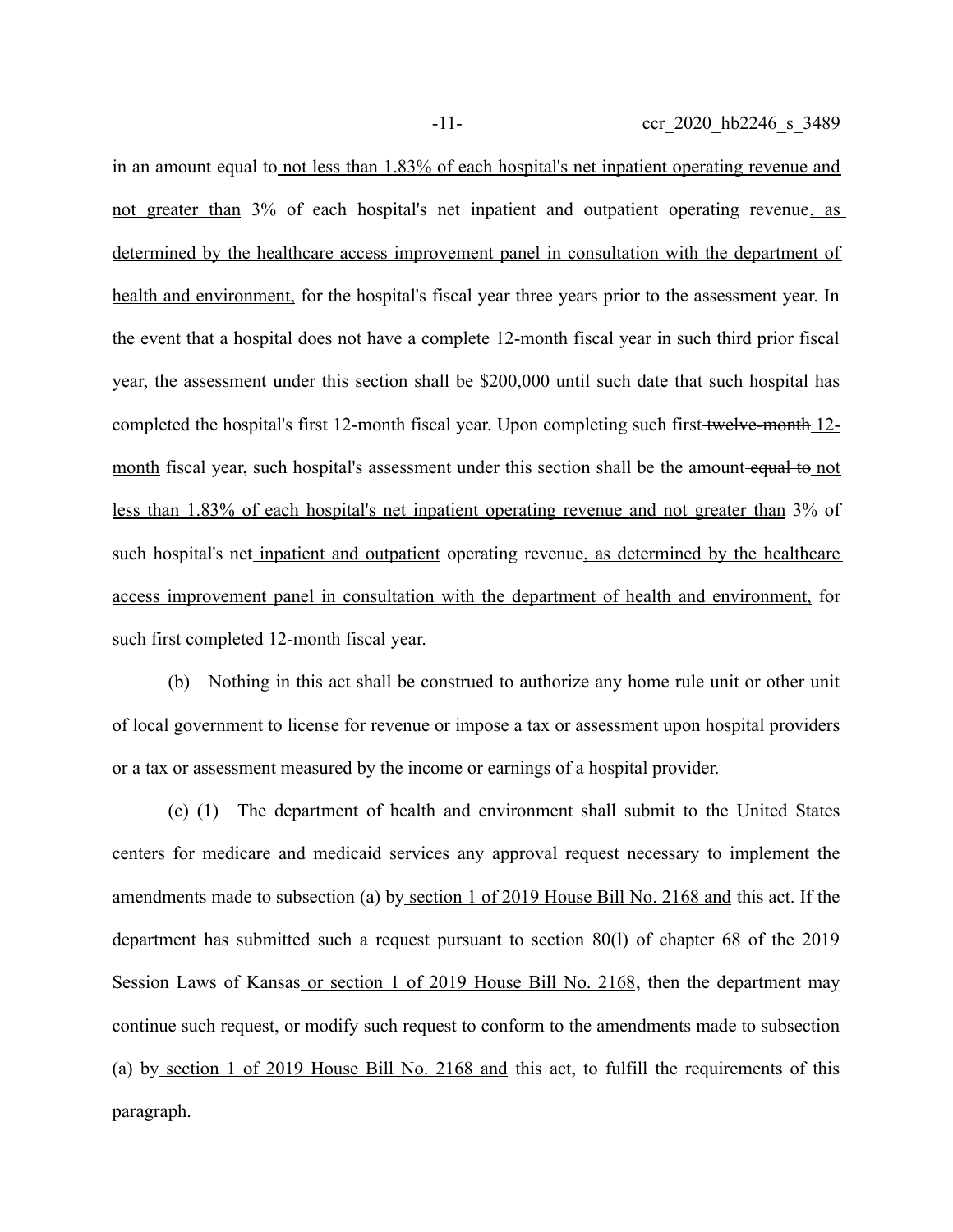(2) The secretary of health and environment shall certify to the secretary of state the receipt of such approval and cause notice of such approval to be published in the Kansas register.

(3) The amendments made to subsection (a) by section 1 of 2019 House Bill No. 2168 and this act shall take effect on and after January 1 or July 1 immediately following such publication of such approval.

Sec. 10.

## WICHITA STATE UNIVERSITY

(a) In addition to the other purposes for which expenditures may be made by Wichita state university from the moneys appropriated from the state general fund or from any special revenue fund or funds for fiscal year 2021 as authorized by 2019 Senate Bill No. 66 or other appropriation act of the 2020 regular session of the legislature, expenditures may be made by Wichita state university from the moneys appropriated from the state general fund or from any special revenue fund or funds for fiscal year 2021 to provide for the issuance of bonds by the Kansas development finance authority in accordance with K.S.A. 74-8905, and amendments thereto, for a capital improvement project for the construction and equipment of a new school of business building on the innovation campus of Wichita state university: *Provided,* That such capital improvement project is hereby approved for Wichita state university for the purposes of K.S.A. 74-8905(b), and amendments thereto, and the authorization of the issuance of bonds by the Kansas development finance authority in accordance with that statute: *Provided further,* That Wichita state university may make expenditures from the moneys received from the issuance of any such bonds for such capital improvement project: *Provided, however,* That expenditures from the moneys received from the issuance of any such bonds for such capital improvement project shall not exceed \$25,000,000, plus all amounts required for costs of bond issuance, costs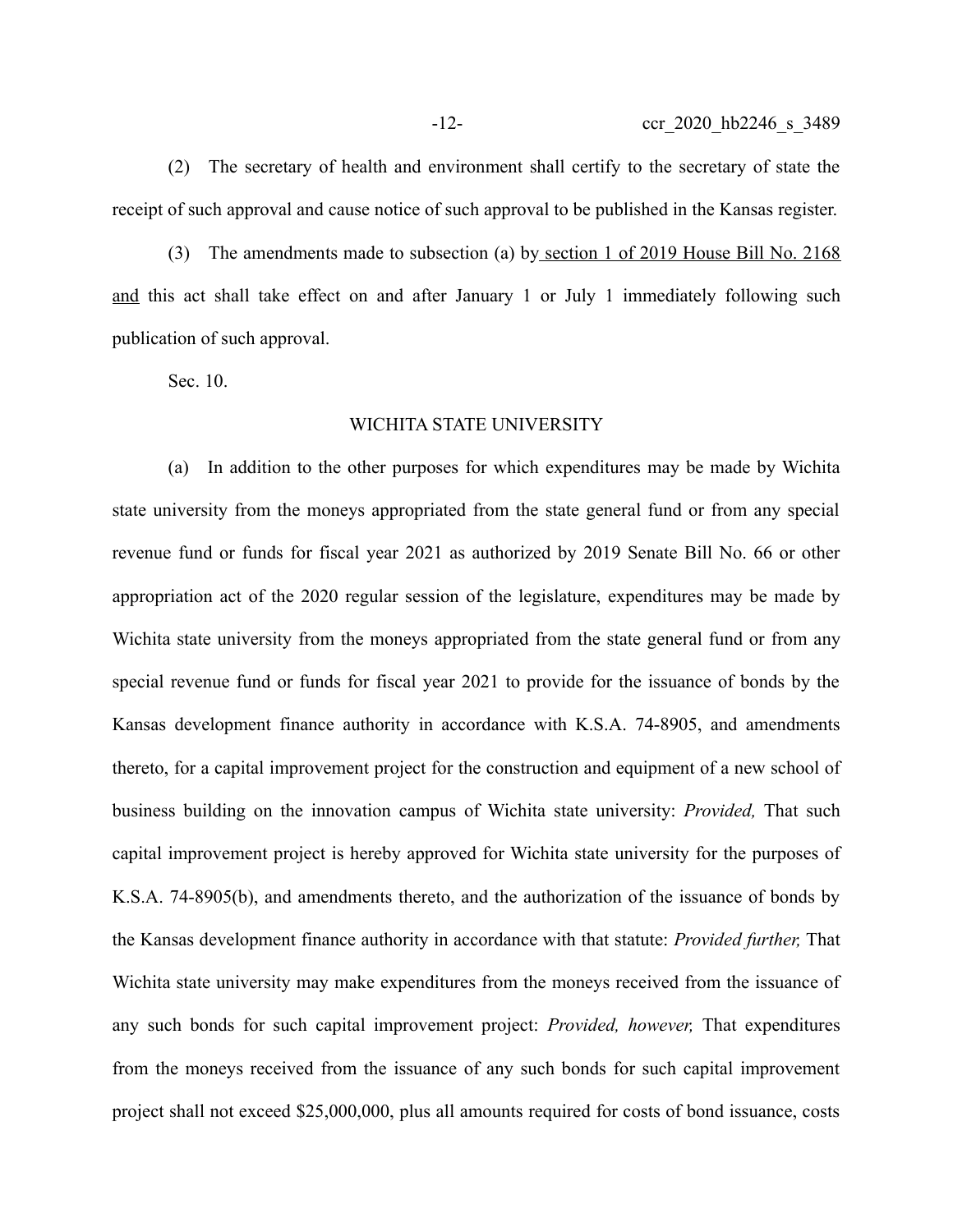of interest on the bonds issued for such capital improvement project during the construction of such project, credit enhancement costs and any required reserves for payment of principal and interest on the bonds: *And provided further,* That all moneys received from the issuance of any such bonds shall be deposited and accounted for as prescribed by applicable bond covenants: *And provided further,* That debt service for any such bonds for such capital improvement project shall be financed by appropriations from any appropriate special revenue fund or funds: *And provided further,* That any such bonds and interest thereon shall be an obligation only of the Kansas development finance authority, shall not constitute a debt of the state of Kansas within the meaning of section 6 or 7 of article 11 of the constitution of the state of Kansas and shall not pledge the full faith and credit or the taxing power of the state of Kansas: *And provided further,* That Wichita state university shall make provisions for the maintenance of the school of business building on the innovation campus.

Sec. 11. K.S.A. 40-1622, 40-2227, 65-6208, as amended by section 1 of 2019 House Bill No. 2168, and 75-6301 and K.S.A. 2019 Supp. 40-246c, 40-2c01 and 40-1621 are hereby repealed.";

Also on page 16, in line 25, by striking "statute book" and inserting "Kansas register";

And by renumbering remaining sections accordingly;

On page 1, in the title, by striking all in lines 1 through 7 and inserting "AN ACT concerning state agencies; relating to the oversight, administration and regulation of certain duties, responsibilities and activities of such state agencies; authorizing the insurance department to approve the conversion plan of a reciprocal to a mutual insurance company; allowing the insurance department flexibility in assessing certain penalties from excess lines; updating the version of risk-based capital instructions adopted by the insurance department; updating the